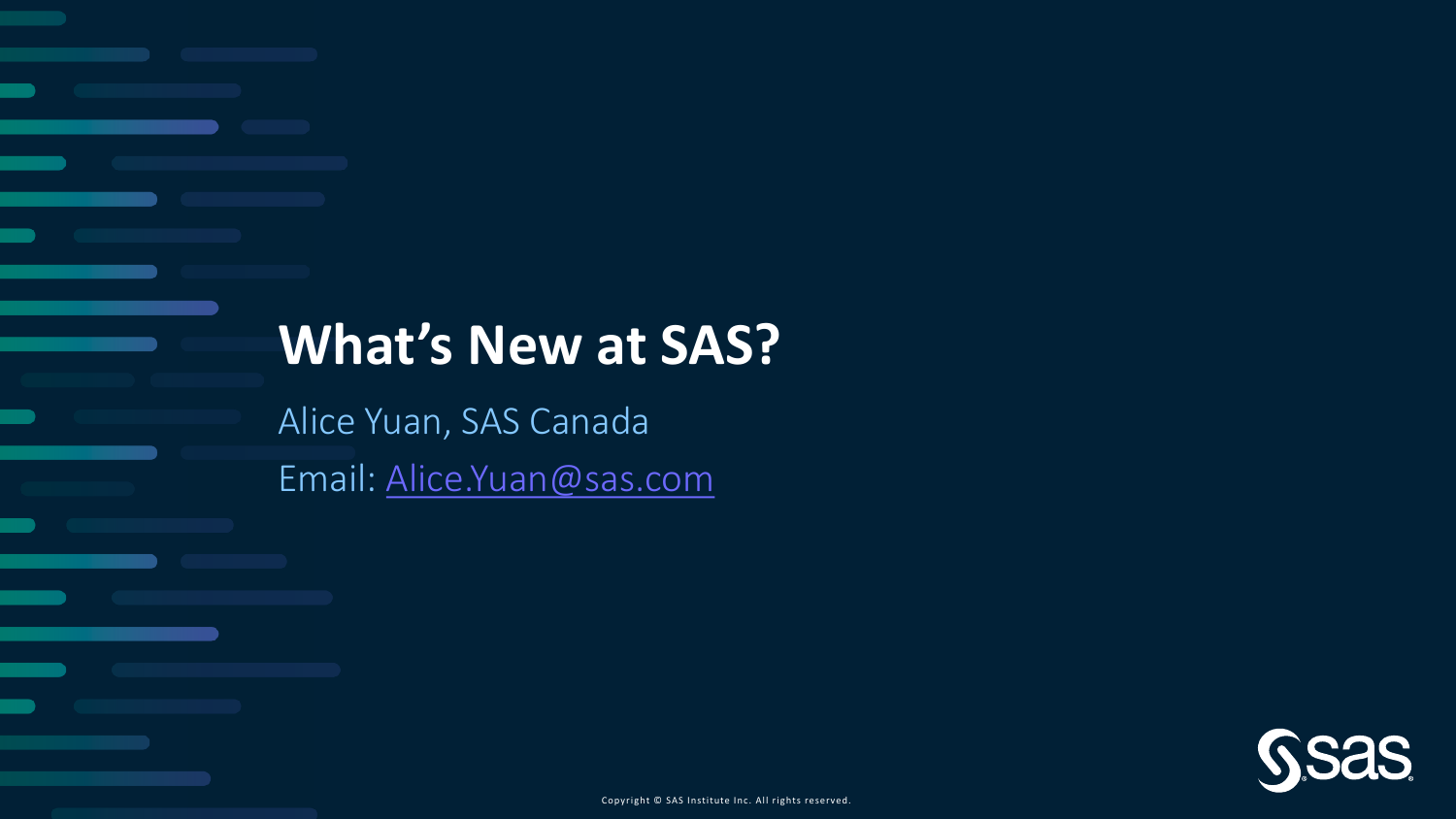### Upcoming Ask the Expert







Copyright © SAS Institute Inc. All rights reserved.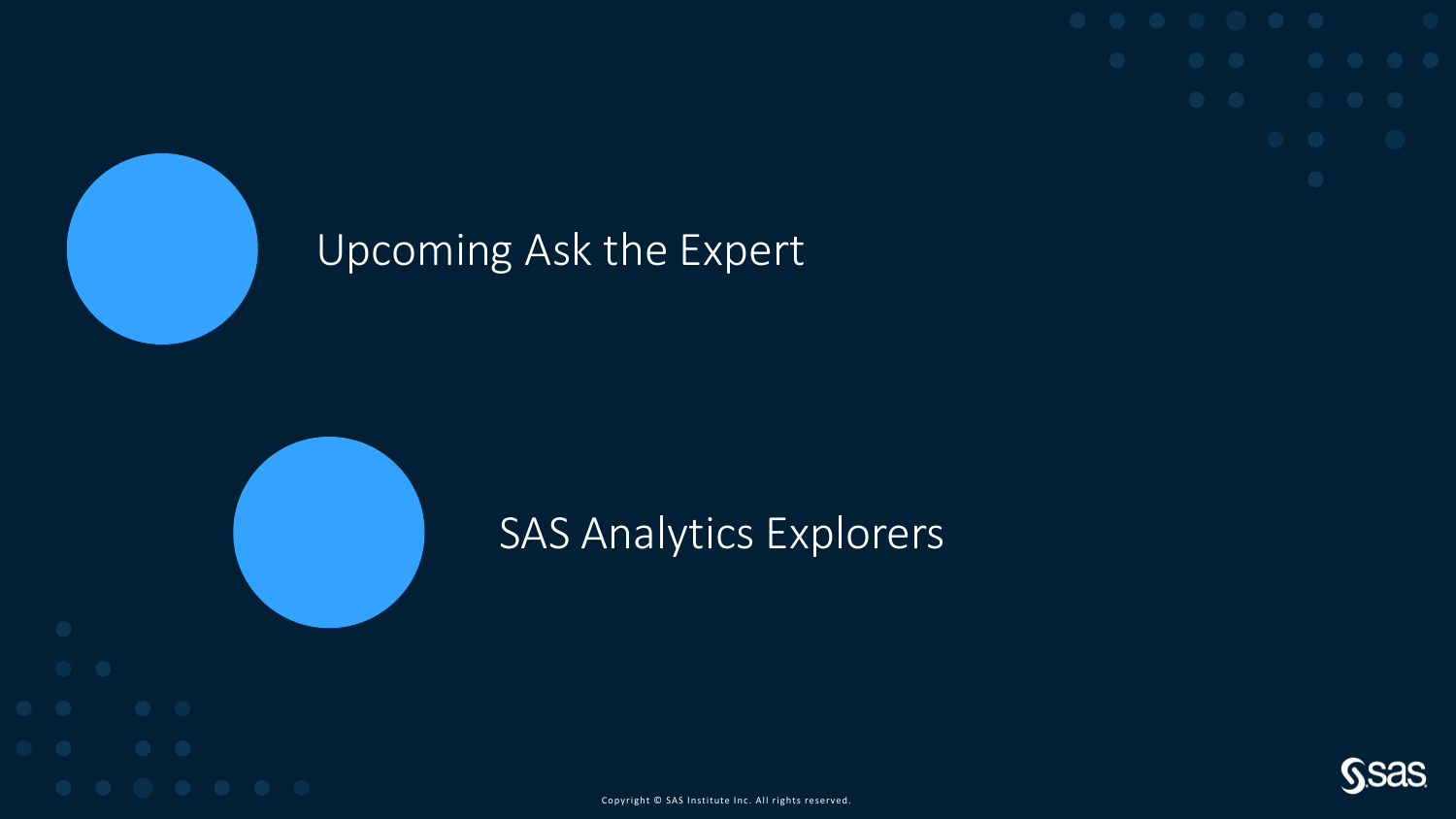### **Ask the Expert Webinars**

Coming up in June

- [How Do I Use Open Source with SAS Viya?](https://www.sas.com/en_us/webinars/use-open-source-with-viya.html)
	- $-$  June 14 | 10 AM  $-$  11 AM EDT
- [What Are Convolutional Neural Networks and How Are They Used for](https://www.sas.com/en_us/webinars/convolutional-neural-networks.html)  Computer Vision?
	- $-$  June 21 | 10 AM  $-$  11AM EDT
- [SPECIAL EDITION: Getting to Know SAS Viya](https://www.sas.com/en_us/webinars/getting-to-know-sas-viya.html)
	- $-$  June 28 | 1PM  $-$  4PM EDT

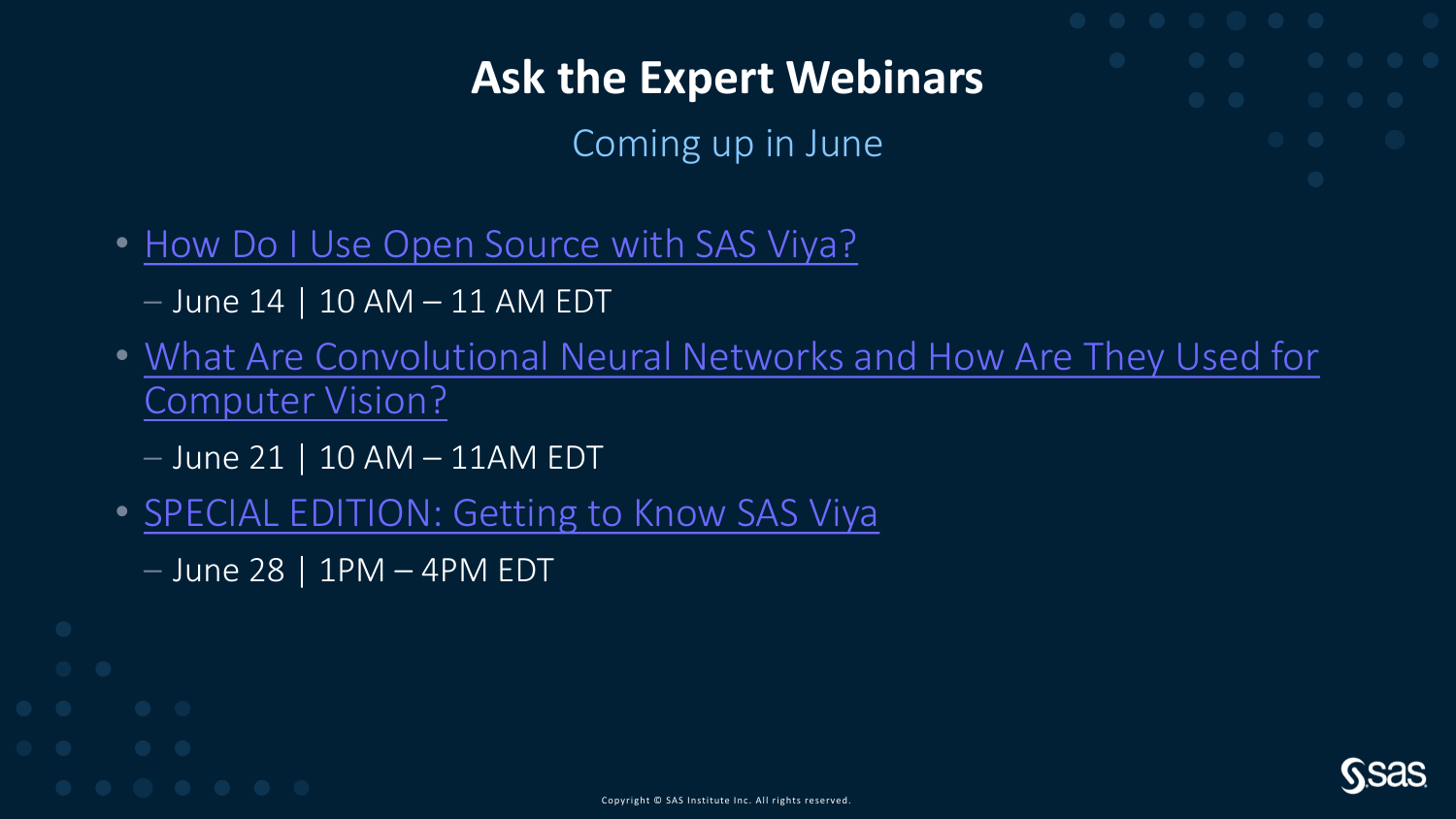### **Ask the Expert Webinars**

#### French

- 10 choses que vous allez adorer à propos de SAS<sup>®</sup> Viya<sup>®</sup> – Mardi 14 juin 2022 | 10h00 – 10h40
- [Les 10 principales erreurs de syntaxe et la façon de les résoudre](https://www.sas.com/fr_fr/webinars/les-10-principales-erreurs-de-syntaxe-et-la-facon-de-les-resoudre.html) – Mardi 28 juin 2022 | 10h00 – 10h40

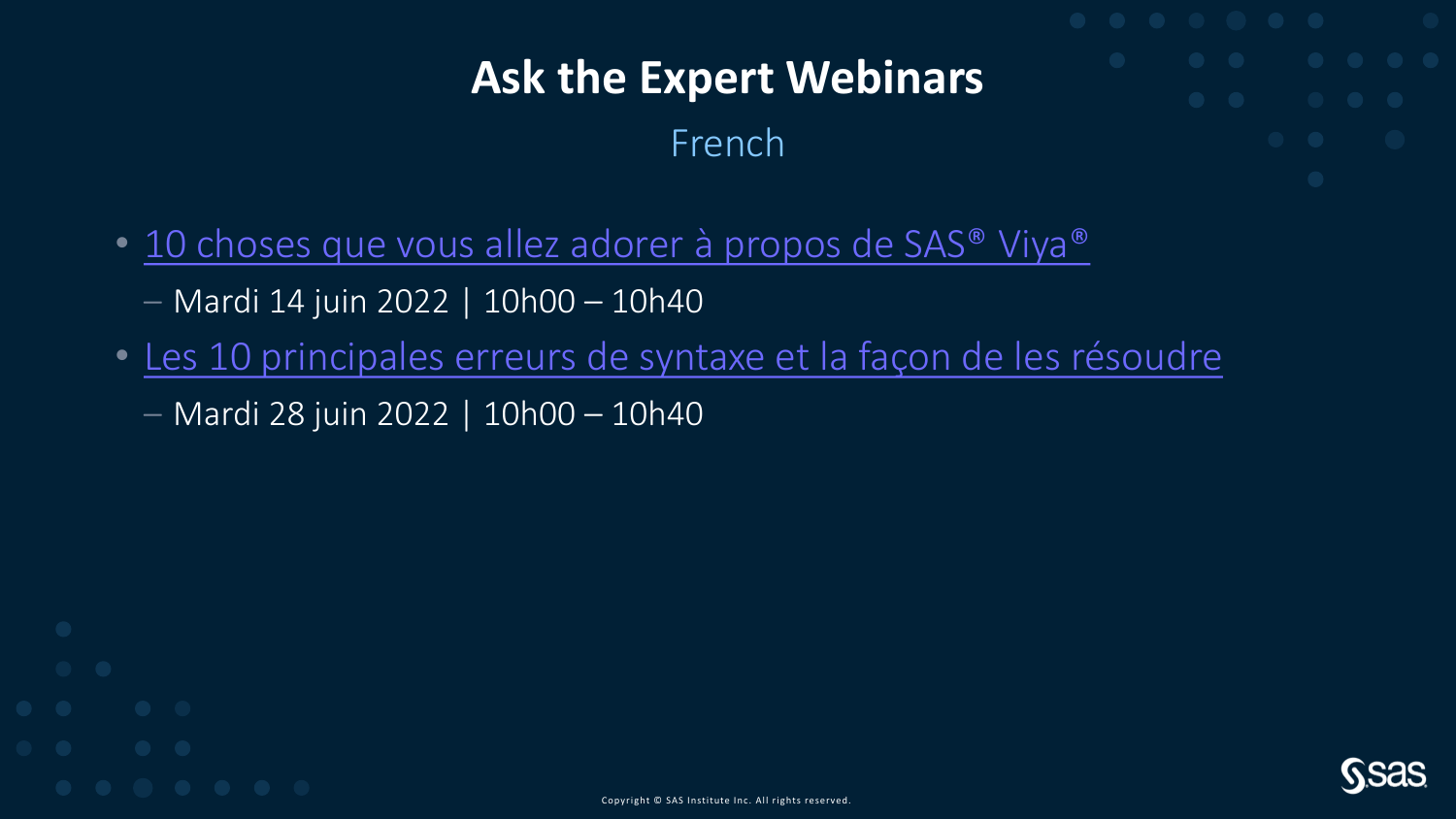## **SAS Analytics Explorers**

A community designed for you

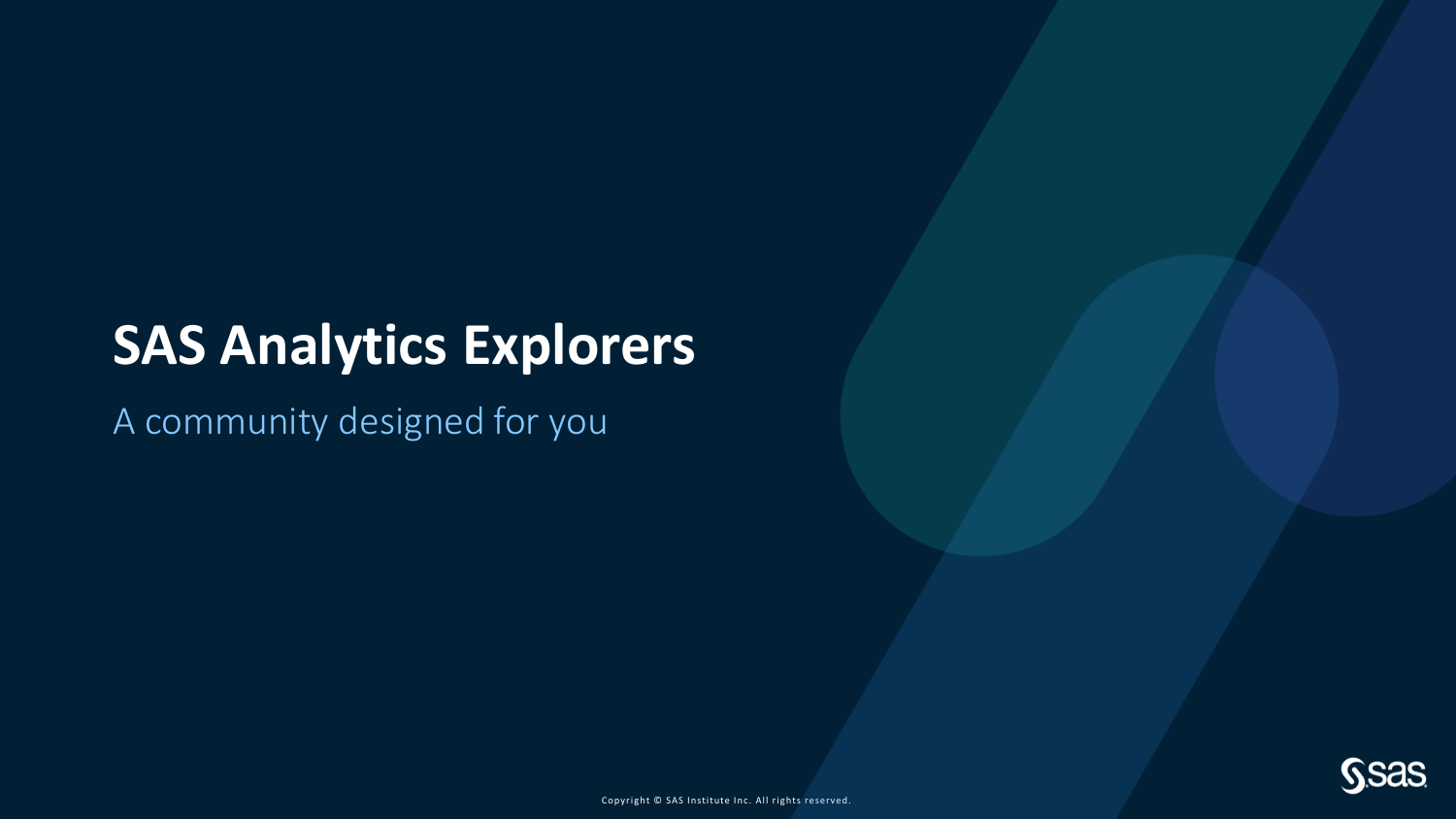### **COMING SOON**

#### Big things are coming in the summer. Don't miss out!



### • We're planning our very first Virtual Wine Tasting event – exclusive for our Explorers!

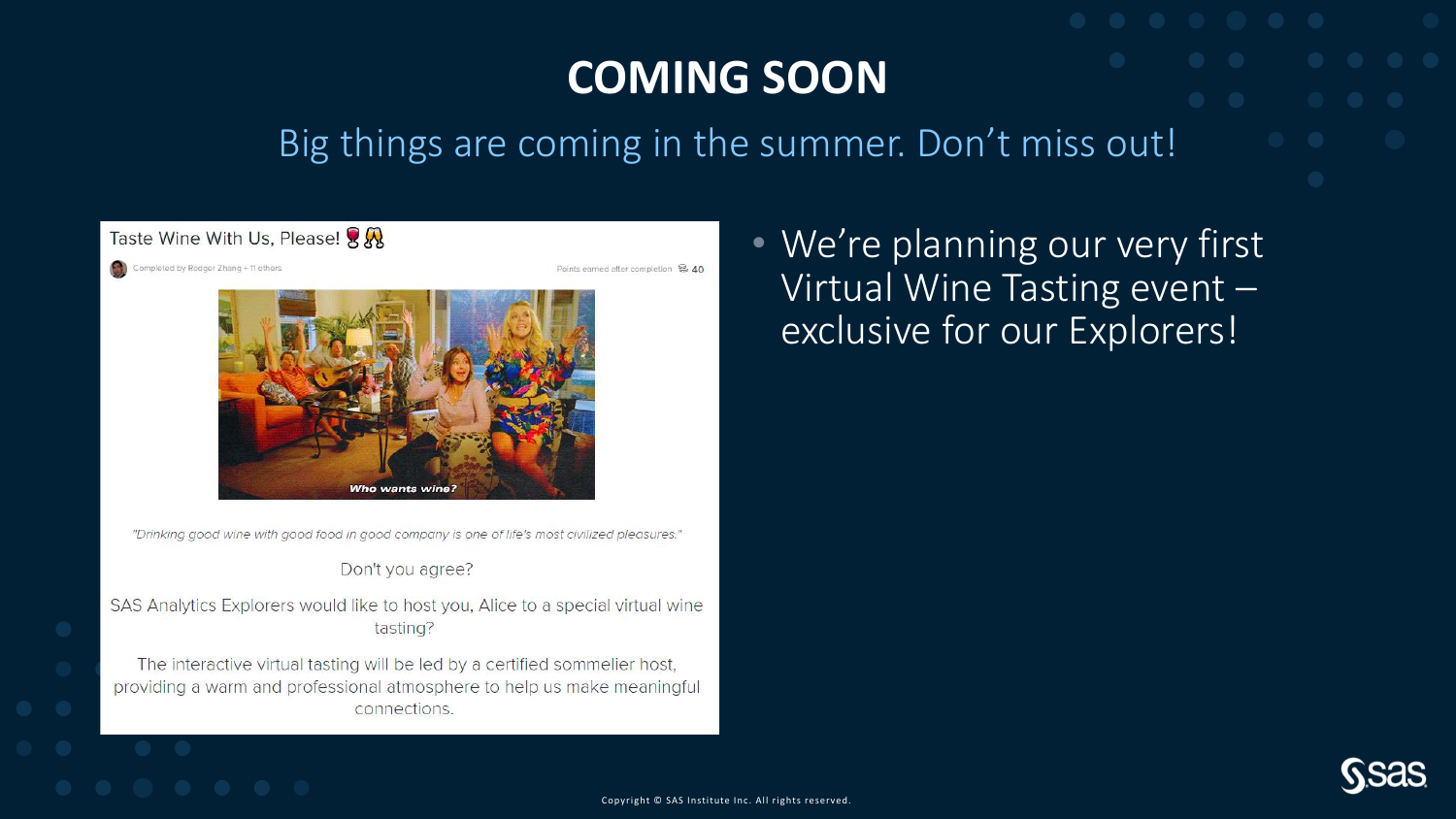### **COMING SOON**

#### Big things are coming in the summer. Don't miss out!



- Know the answer to this riddle? Go to SAE and collect your points!
- We'll have more riddles and fun trivia coming up in the following summer months.

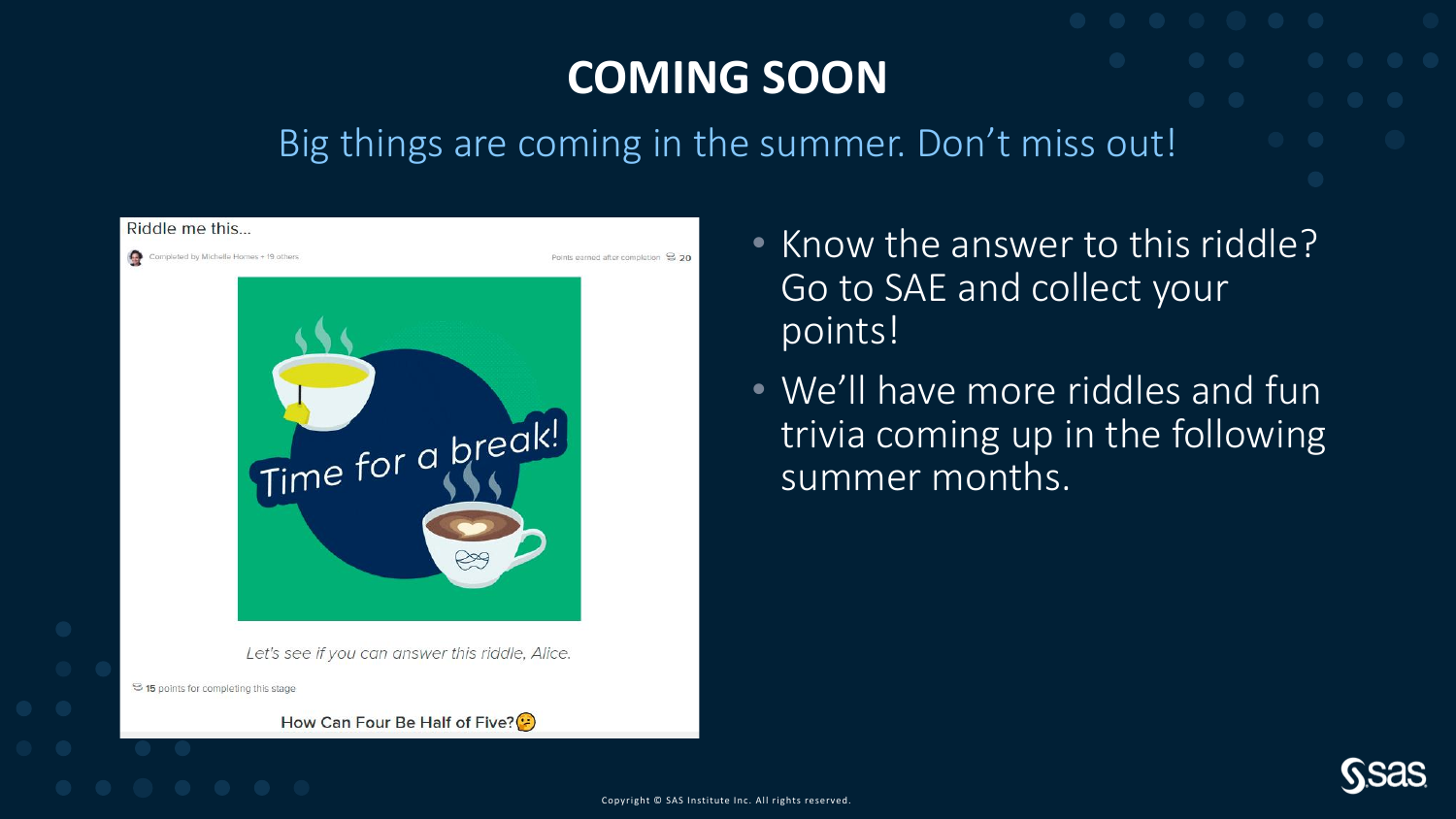## **Ready to join the fun?**

Use the join code!

- Visit <https://www.sas/influitive.com> to get started
- Or scan the QR code on the right to join:







Copyright © SAS Institute Inc. All rights reserved.